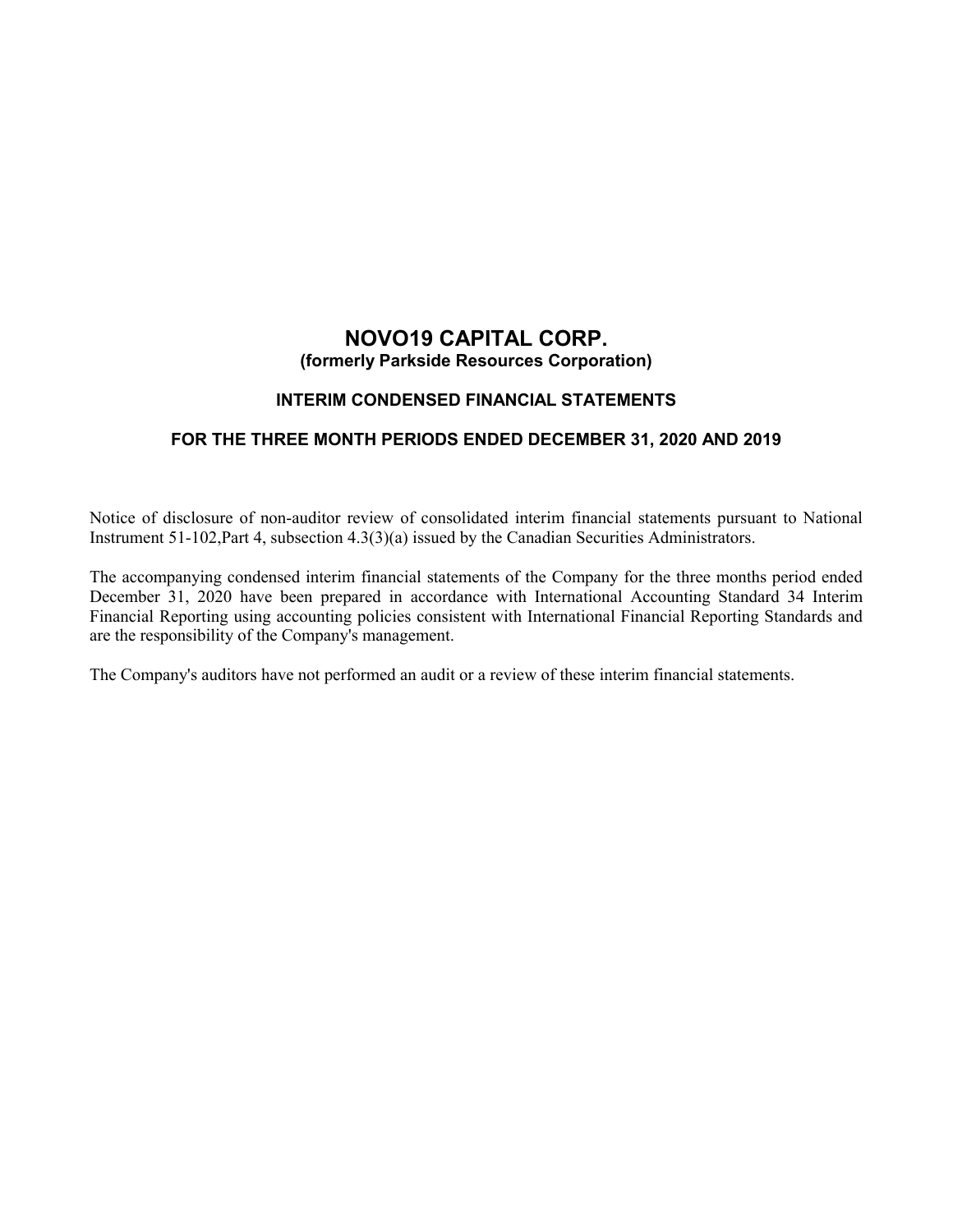# **NOVO19 CAPITAL CORP. (FORMERLY PARKSIDE RESOURCES CORPORATION) INTERIM CONDENSED STATEMENTS OF FINANCIAL POSITION (expressed in Cdn \$) UNAUDITED**

| <b>ASSETS</b>                                                     |     | December 31             |    |                           |
|-------------------------------------------------------------------|-----|-------------------------|----|---------------------------|
|                                                                   |     | 2020                    |    | Sept. 30<br>2020          |
| <b>Current</b><br>Cash<br><b>HST</b> receivable                   | \$  | 4,705<br>2,421<br>7,126 | \$ | 8,227<br>14,673<br>22,900 |
| Exploration and evaluation assets (Note 4)                        |     |                         |    |                           |
|                                                                   | \$. | 7,127                   | \$ | 22,901                    |
| <b>LIABILITIES</b><br><b>Current</b>                              |     |                         |    |                           |
| Accounts payable and accrued liabilities                          |     | 92,156                  |    | 80,849                    |
| <b>SHAREHOLDERS EQUITY (DEFICIENCY)</b><br>Capital Stock (Note 7) |     |                         |    |                           |
| Common shares<br>Other reserves                                   |     | 2,369,183<br>1,127,900  |    | 2,369,183<br>1,127,900    |
| Deficit                                                           |     | (3,582,112)<br>(85,029) |    | (3,555,031)<br>(57, 948)  |
| <b>Nature of Operations and Going Concern - Note 1</b>            |     | 7,127                   | S  | 22,901                    |

Approved on behalf of the board:

 *"David Mitchell" "Matthew Goldman"*

Matthew Goldman, Director

*The accompanying notes form an integral part of these interim condensed financial statements*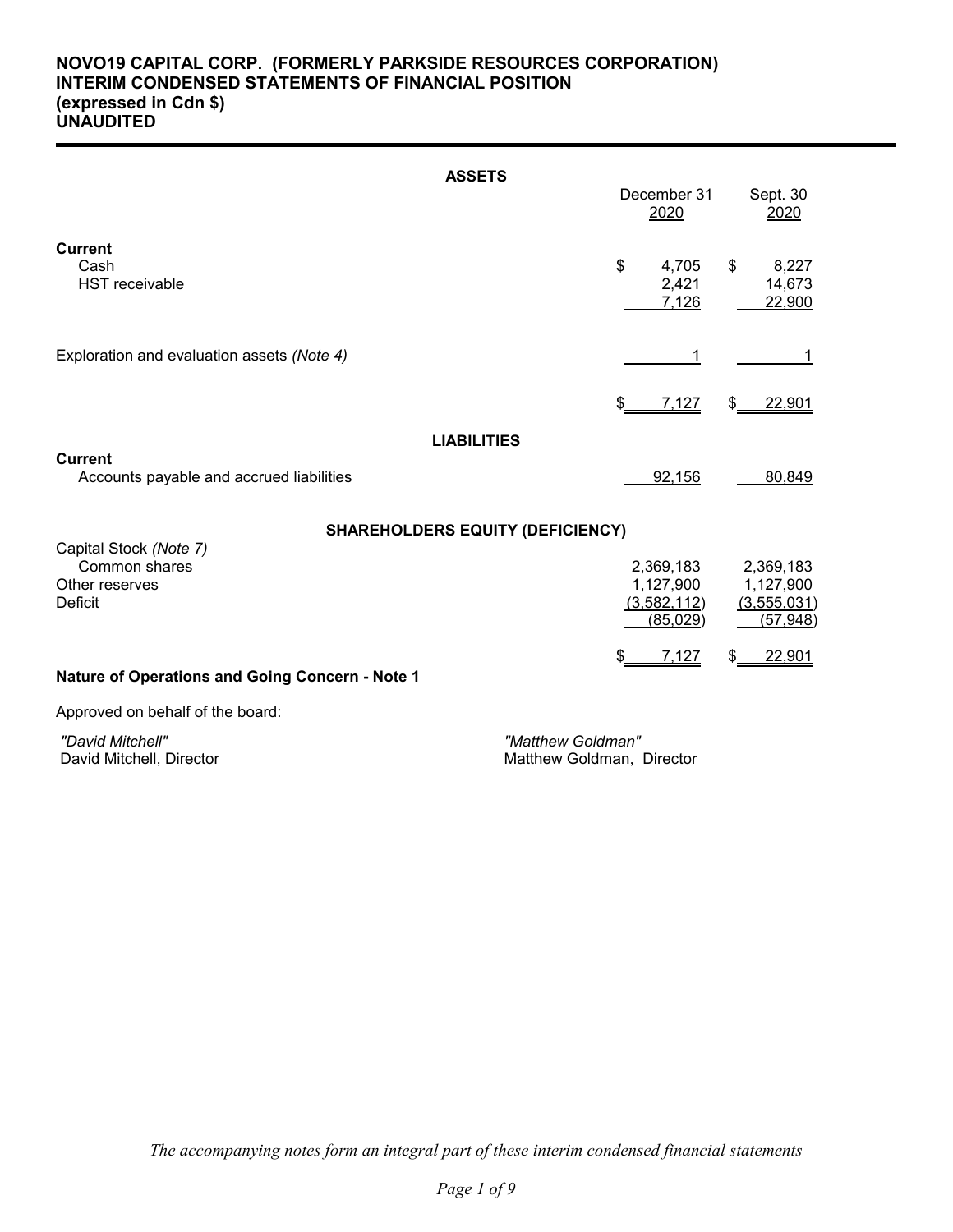# **NOVO19 CAPITAL CORP. (FORMERLY PARKSIDE RESOURCES CORPORATION) INTERIM CONDENSED STATEMENTS OF LOSS AND COMPREHENSIVE LOSS FOR THE THREE MONTH PERIODS ENDED DECEMBER 31, 2020 AND 2019 (expressed in Cdn \$) UNAUDITED**

|                                                                                                                               | Three months ended December, 31<br>2020<br>2019               |
|-------------------------------------------------------------------------------------------------------------------------------|---------------------------------------------------------------|
| <b>Expenses</b><br>Regulatory fees<br>Office and general<br><b>Professional fees</b><br>Shareholder services and related fees | \$<br>\$<br>1.779<br>250<br>2,975<br>23,536<br>2,799<br>1.766 |
| Net loss and comprehensive loss for the period                                                                                | \$<br>(27,081)<br>(6,024)                                     |
| Net loss per share - basic and diluted                                                                                        | (0.002)                                                       |
| Weighted average number of shares outstanding<br>- basic and diluted                                                          | 13,505,335<br>12,905,335                                      |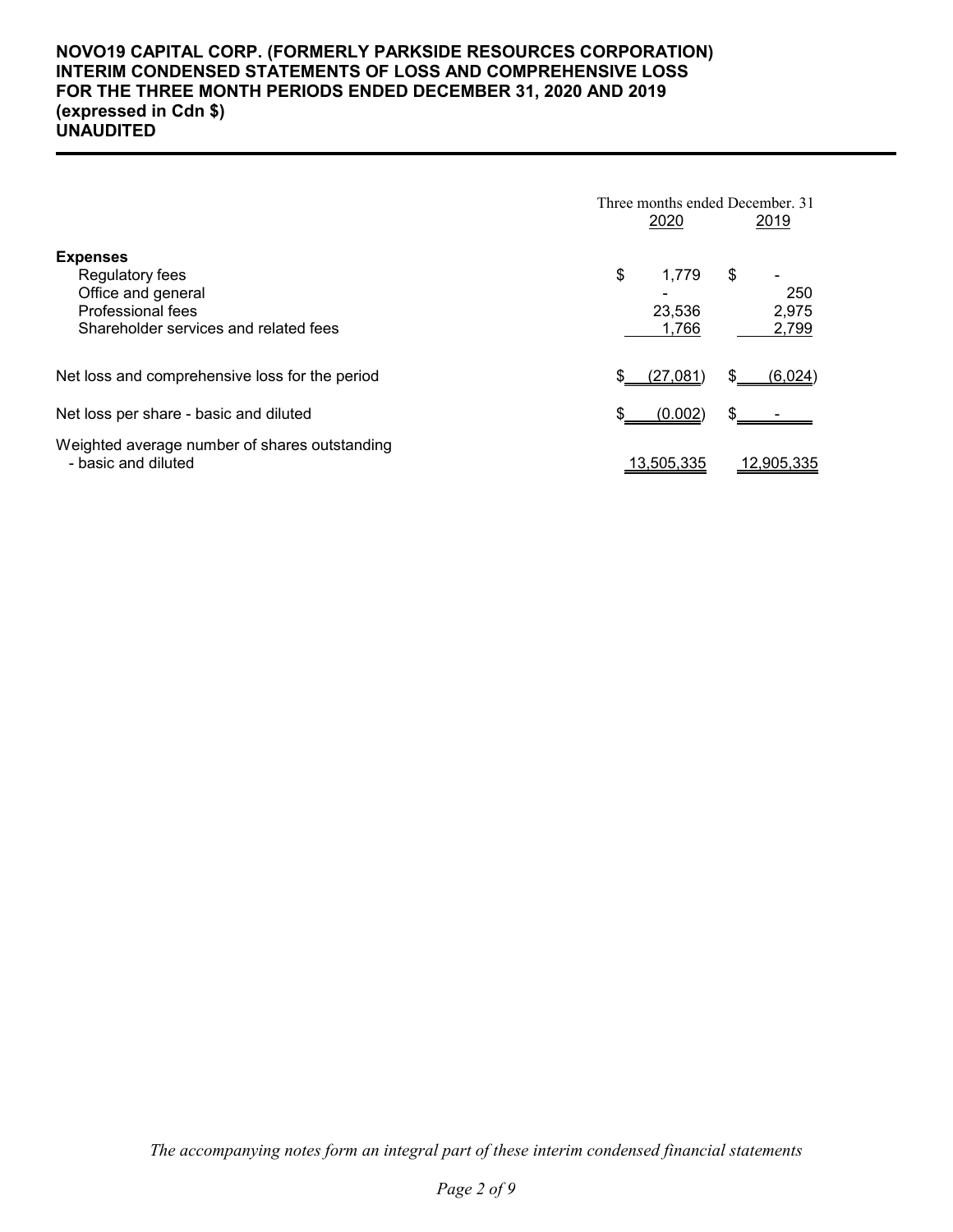# **NOVO19 CAPITAL CORP. INTERIM CONDENSED STATEMENTS OF CHANGES IN EQUITY FOR THE THREE MONTH PERIODS ENDED DECEMBER 31, 2020 AND 2019 (expressed in Cdn \$) UNAUDITED**

|                                                                                 | <b>Common shares</b>  | Warrants | Other<br><b>Reserves</b> | <b>Deficit</b>             |     | Total                           |
|---------------------------------------------------------------------------------|-----------------------|----------|--------------------------|----------------------------|-----|---------------------------------|
| Balance - September 30, 2019 \$ 2,339,183                                       |                       | \$       | \$1,127,900              | \$(3,517,261)              | \$  | (50, 178)                       |
| Net loss for the period                                                         |                       |          |                          | (6,024)                    |     | (6,024)                         |
| Balance December 31, 2019                                                       | \$2,339,183           |          | \$1,127,900              | \$(3,523,285)              | \$. | (56, 202)                       |
| Balance December 31, 2019<br>Net loss for the period<br>Private placements-cash | \$2,339,183<br>30,000 | \$       | \$1,127,900              | \$(3,523,285)<br>(31, 746) | \$  | (56, 202)<br>(31,746)<br>30,000 |
| Balance September 30, 2020<br>Net loss for the period                           | 2,369,183             |          | 1,127,900                | (3,555,031)<br>(27,081)    |     | (57,948)<br>(27, 081)           |
| Balance, December 31, 2020                                                      | \$2,369,183           |          | \$1,127,900              | \$(3,582,112)              | \$  | <u>(85,029)</u>                 |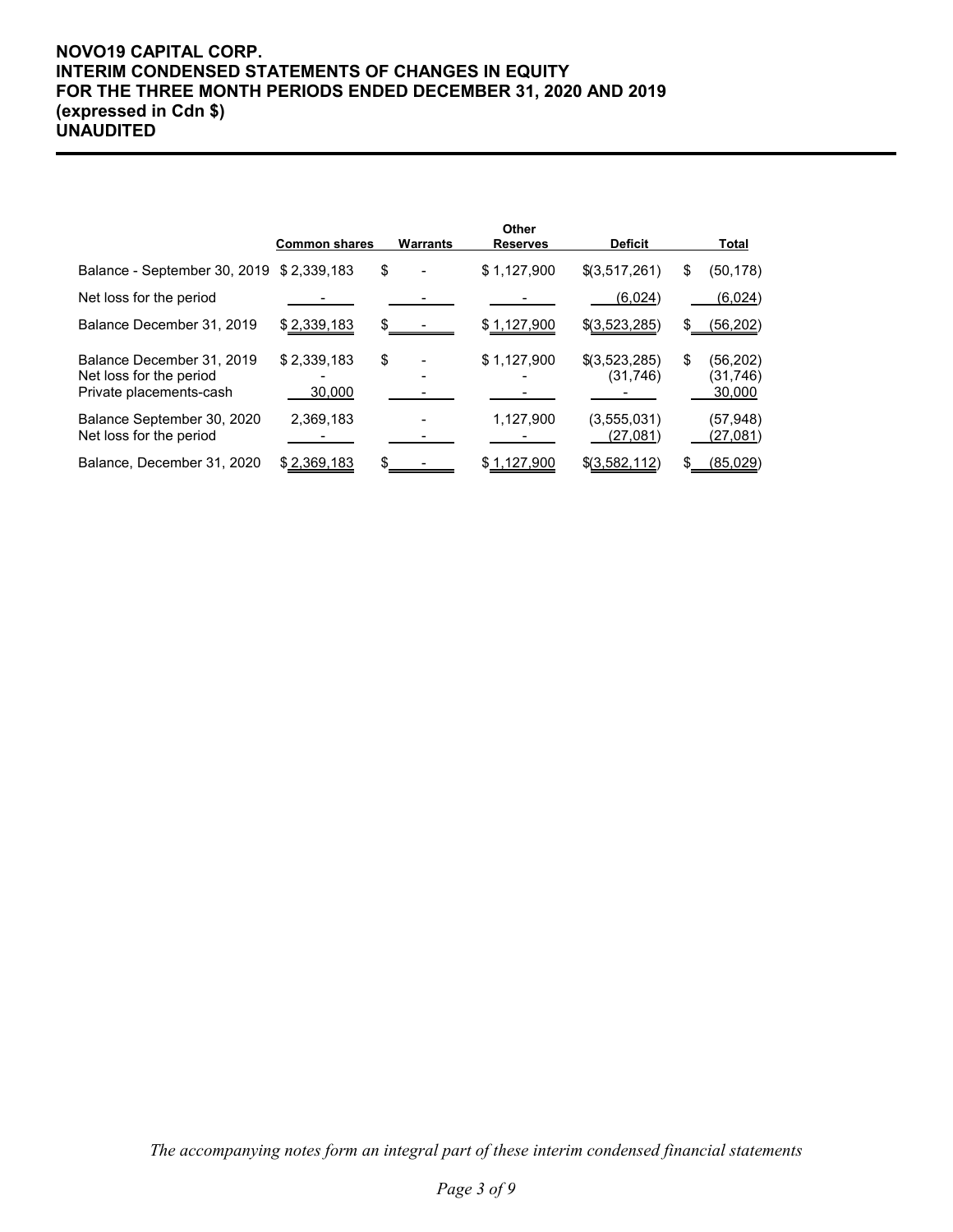# **NOVO19 CAPITAL CORP. INTERIM CONDENSED STATEMENTS OF CASH FLOWS FOR THE THREE MONTH PERIODS ENDED DECEMBER 31, 2020 AND 2019 (expressed in Cdn \$) UNAUDITED**

| Cash provided by (used in) the following activities:                                                               | 2020                     |    | 2019              |
|--------------------------------------------------------------------------------------------------------------------|--------------------------|----|-------------------|
| <b>Operating activities</b><br>Net loss for the period<br>Changes in Non-cash working capital:<br>Taxes receivable | \$<br>(27,081)<br>12,252 | \$ | (6,024)<br>(389)  |
| Accounts payable and accrued liabilities                                                                           | 11,307<br>(3,522)        |    | 2,976<br>(3, 437) |
| Net change in cash during the period                                                                               | (3,522)                  |    | (3, 437)          |
| Cash, beginning of period                                                                                          | 8,227                    |    | 6,243             |
| Cash, end of period                                                                                                | \$<br>4,705              | S  | 2,806             |
| Non-cash investing and financing activities:                                                                       |                          |    |                   |
| Interest paid in cash                                                                                              | \$                       | \$ |                   |
| Income taxes paid in cash                                                                                          | \$                       | \$ |                   |
| Common shares issued for for debt                                                                                  |                          |    |                   |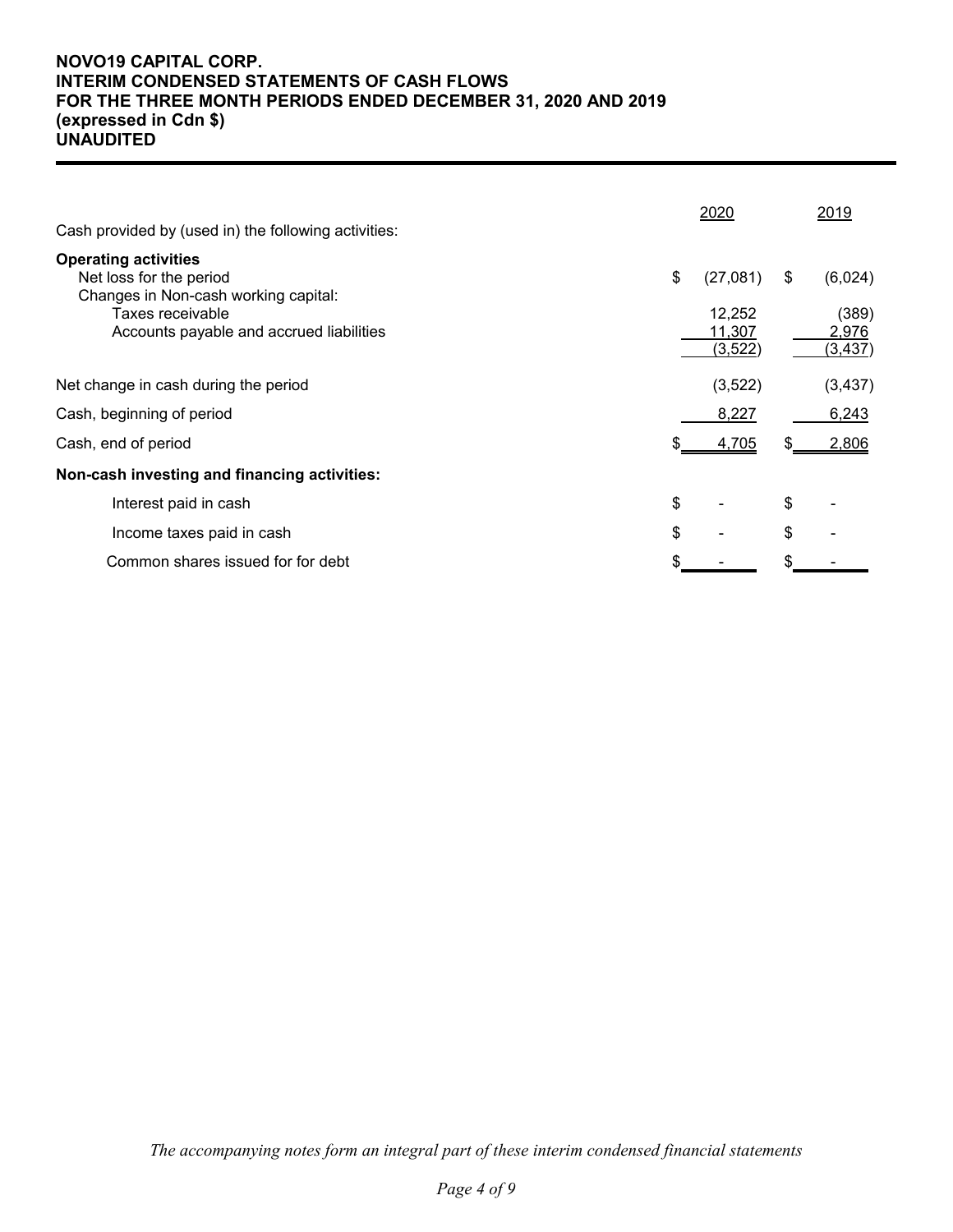#### **1. Nature of operations and going concern**

Novo19 Capital Corp. (formerly Parkside Resources Corporation) (the "Company") was incorporated on November 21, 2005 under the Business Corporations Act of British Columbia. The Company is a junior resource exploration and development company and is in the exploration stage. The Company's principle asset is a mineral property which is not yet in commercial production. The Company has not determined whether or not its property contains economically recoverable resources.

These financial statements have been prepared on a going concern basis which assumes that the Company will be able to realize its assets and discharge its liabilities in the normal course of business for the foreseeable future. As at December 31, 2020, the Company had no sources of operating cash flows. The Company will therefore require additional funding which, if not raised, would result in the curtailment of activities and project delays. The Company had working capital deficiency of \$85,030 (Sept. 2020 - \$57,949) and has incurred losses since inception, resulting in an accumulated deficit of \$3,582,112 (September 2020 - \$3,555,031). The Company's ability to continue as a going concern is uncertain and is dependent upon its ability to continue to raise adequate financing. There can be no assurances that the Company will be successful in this regard, and therefore, there is doubt regarding the Company's ability to continue as a going concern, and accordingly, the use of accounting principles applicable to a going concern. These financial statements do not reflect adjustments that would be necessary if the "going concern" assumption were not appropriate. If the "going concern" assumption were not appropriate for these financial statements, then adjustments to the carrying values of the assets and liabilities, the expenses and the statement of financial position classifications would be necessary as these adjustments could be material.

The recoverability of expenditures on its resource properties and related deferred exploration expenditures is dependent upon the existence of resources that are economically recoverable, confirmation of the Company's ownership interests in the claims, the ability of the Company to obtain necessary financing to complete the exploration and the development of the properties, and upon future profitable production or proceeds from disposition thereof.

### **2. Significant accounting policies:**

#### **(a) Statement of compliance and basis of presentation**

These unaudited condensed interim financial statements have been prepared for the three months ended December 31, 2020, including comparative figures, in accordance with International Accounting Standard ("IFRS"), and in particular in accordance with International Accounting Standard 34, Interim Financial Reporting ("IAS 34") as issued by the International Accounting Standards Board ("IASB"). They have been prepared using the accounting policies the Company expects to adopt in its consolidated financial statements as at and for the financial year ending September 30, 2021.

These condensed interim financial statements do not include all of the information required for full annual financial statements and should be read in conjunction with the Company's September 30, 2020 year end audited consolidated financial statements prepared in accordance with IFRS.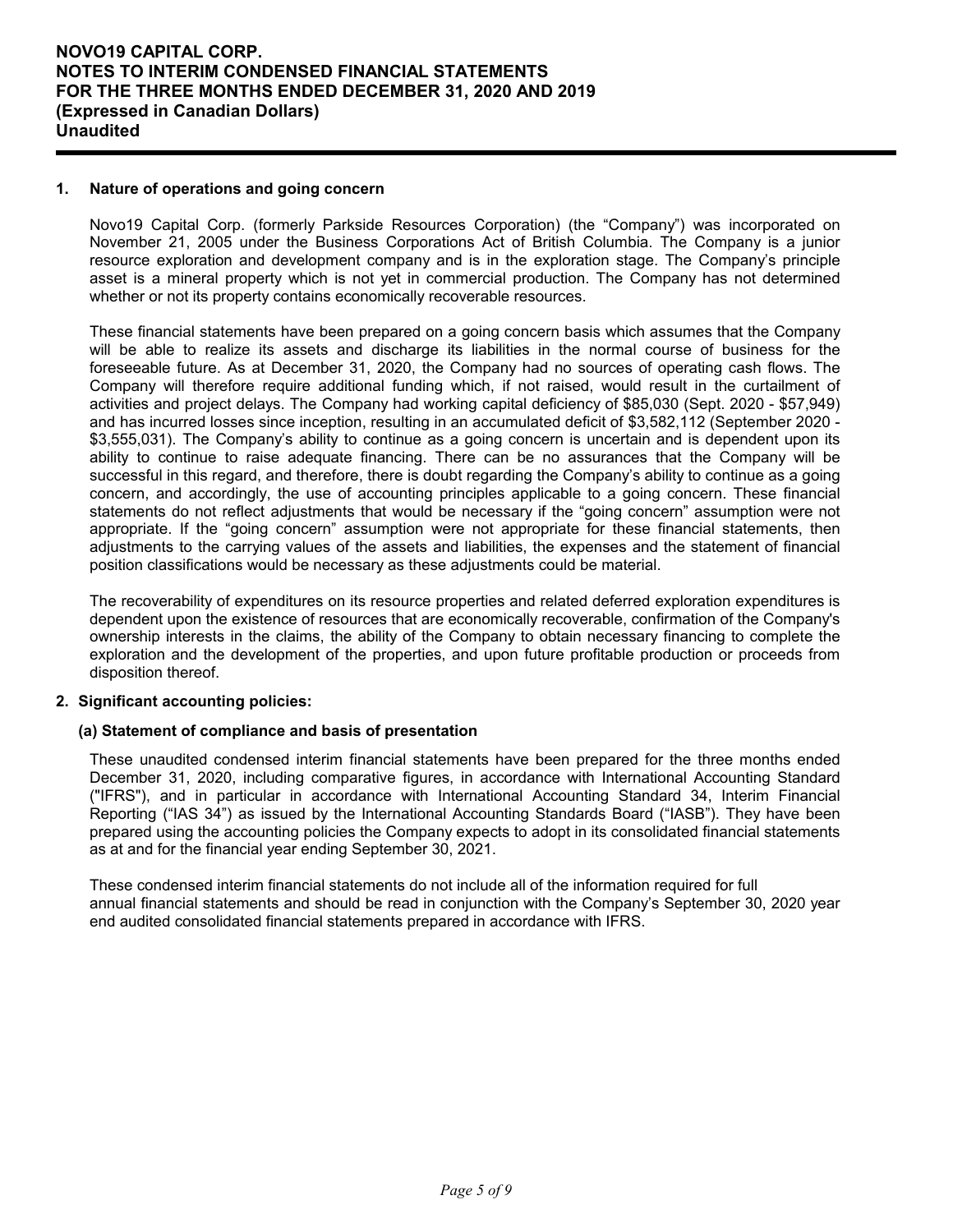#### **2. Significant accounting policies:**

#### *(b) Recent Accounting Pronouncements*

#### **Accounting standards issued and adopted**

IFRS 16 was issued in January 2016, and replaces IAS 17, Leases. IFRS 16 eliminates the classification of leases as either operating leases or finance leases as is required by IAS 17 and, instead, introduces a single lessee accounting model. Certain leases will be exempt from these requirements. The most significant effect expected of the new requirements will be an increase in lease assets and financial liabilities for lessees with material off-balance sheet leases. IFRS 16 is required for annual periods beginning on or after January 1, 2019 with early adoption permitted. The Corporation has adopted IFRS 16, effective October 1, 2019, with no effect on its consolidated financial statements as the Company is not subject to any leases at the present time

#### **Accounting Standards Issued but not yet Effective**

Certain new standards, interpretations and amendments to existing standards have been issued by the IASB or IFRIC that are mandatory for accounting periods beginning on or after January 1, 2019 or later periods. There are currently no new standards that are expected to have a material impact on the Company in the next fiscal year.

#### **3. Proposed Transaction**

On September 17, 2020 the Company signed a Letter of Intent ("LOI") with Nobel Resources Inc, ("Nobel") a private company incorporated under the laws of the Province of Ontario with mining assets located in Chile, pursuant to which Novo19 and Nobel have agreed to complete an arrangement, amalgamation, share exchange, or similar transaction to ultimately form the resulting issuer (the "Resulting Issuer") that will continue on the business of Nobel (the "Transaction"). Concurrently with the completion of the Transaction, the Resulting Issuer will seek to list its common shares for trading on a nationally recognized stock exchange in Canada.

Nobel and the Company are arm's length parties to one another.On January 13, 2021 the Company entered into an amalgamation agreement dated January 12, 2021 with Nobel, see Note 11.

#### **4. Exploration and evaluation assets**

#### **Forester Lake Gold Property**

In 2011, the Company entered into an option agreement and then subsequently acquired a 60% interest in the Forester Lake Gold Property from Benton Resources Corp. ("BTC").

The Property is being carried at a nominal amount of \$1.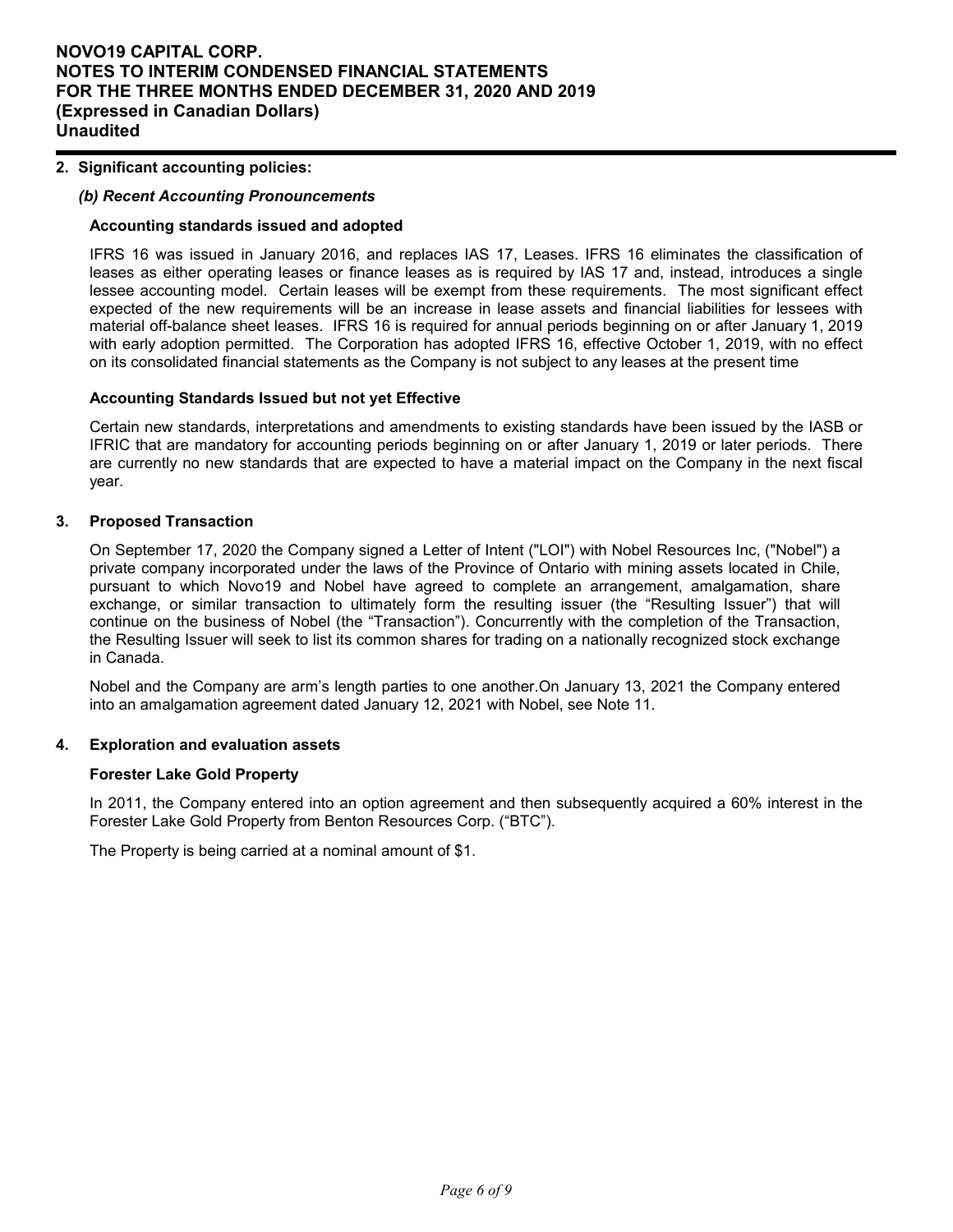# **NOVO19 CAPITAL CORP. NOTES TO INTERIM CONDENSED FINANCIAL STATEMENTS FOR THE THREE MONTHS ENDED DECEMBER 31, 2020 AND 2019 (Expressed in Canadian Dollars) Unaudited**

### **5. Related party transactions**

|                                    |                                                   | Three months ended<br>December 31, |      |  |                          |  |
|------------------------------------|---------------------------------------------------|------------------------------------|------|--|--------------------------|--|
| <b>Related Party</b>               | Item                                              |                                    | 2020 |  | 2019                     |  |
| <b>Key Management</b><br>Personnel |                                                   |                                    |      |  |                          |  |
|                                    | Salaries and fees charged to statement of loss    |                                    | -    |  | $\overline{\phantom{a}}$ |  |
|                                    | Share-based payments charged to statement of loss |                                    | -    |  | $\overline{\phantom{a}}$ |  |

To the knowledge of the directors and officers of the Company as of December 31, 2020 2,915,960 common shares or 21.59% of the outstanding shares of the Company were held by Matthew Goldman, a director of the Company. An aggregate of 2,771,380 common shares representing 20.52% of the outstanding shares of the Company are held personally and through a company owned 100% by David Mitchell, Chief Executive Officer and a director of the Company. These holdings can change at any time at the discretion of the owners.

Included in accounts payable is \$Nil (2019- \$Nil) owing to directors and officers of the Company.

The above transactions were in the normal course of operations and were measured at the exchange amount, which are the amounts agreed to by the related parties.

#### **6. Capital management**

When managing capital, the Company's objective is to ensure the entity continues as a going concern as well as to maintain optimal returns to shareholders and benefits for other stakeholders. Management adjusts the capital structure as necessary. The Board of Directors does not establish quantitative return on capital criteria for management, but rather relies on the expertise of the Company's management to sustain future development of the business.

The Company is dependent on external financing to fund its exploration activities. In order to carry out the planned exploration and pay for administrative costs, the Company will spend its existing working capital and raise additional amounts as needed. The Company will continue to assess new properties and seek to acquire an interest in additional properties if it feels there is sufficient geologic or economic potential and if it has adequate financial resources to do so.

The capital structure of the Company consists of equity comprised of share capital, warrants, other reserves and deficit. The Company is not subject to externally imposed capital requirements.

Management reviews its capital management approach on an on-going basis and believes that this approach, given the relative size of the Company, is appropriate.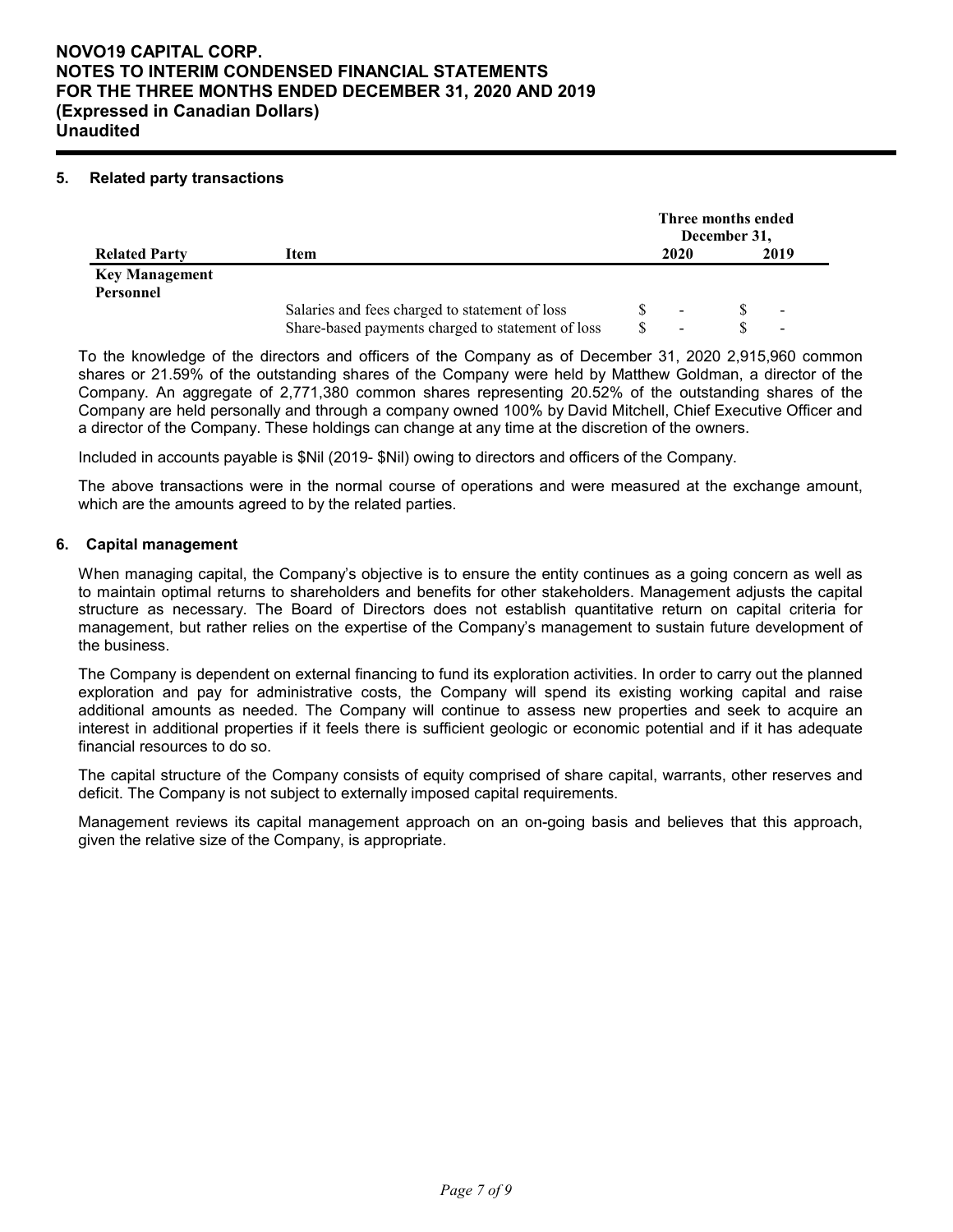### **7. Share capital**

a) Authorized share capital

Unlimited number of common shares without par value.

b) Issued common shares:

| Balance September 30, 2019 and December 31, 2019 | 12.905.335 | \$. | 2.339.183 |
|--------------------------------------------------|------------|-----|-----------|
| Issue for cash (iv)                              | 600,000    |     | 30,000    |
| Balance September 30, 2020 and December 31, 2020 | 13,505,335 |     | 2,369,183 |

 $#$  of shares  $#$  Amount

- i) In March 2019 the Company issued 12,000,000 common shares at \$0.005 per share for gross proceeds of \$60,000.
- ii) In March 2019 the Company issued 86,160,600 common shares at \$0.005 per share for debt totaling \$430,803 including \$15,255 for outstanding promissory notes and \$415,548 of outstanding accounts payable.
- iii) In July 2019 the Company has a share consolidation on the basis of 1 post-consolidation common share for every 10 pre-consolidation common shares
- iv) In March 2020 the Company issued 600,000 common shares at \$0.05 per share for gross proceeds of \$30,000.

### **8. Stock options**

The Board of Directors has approved a Stock Option Plan for directors and officers. Pursuant to the Stock Option Plan, options granted shall not exceed 10% of the number of Common Shares outstanding at the time of grant. The exercise price as determined by the Board in its sole discretion, must not be lower than the closing price of the Company's Common Shares traded through the facilities of the Exchange on the day preceding the date the Option is granted, less any discount permitted by the Exchange, or such other price as may be determined in accordance with the Stock Option Plan and the requirements of the Exchange, on which the shares are listed for trading.

The Board may not grant options to any one person in any one year period which will, when exercised, exceed 5% of the issued and outstanding common shares or to any one consultant or to any one person employed by the Company who performs investor relations services within any one-year period shall exceed 2% of the issued and outstanding common shares at the time of the grant. Exchange policies require that the aggregate number of options granted to persons performing investor relations activities not exceed 2% of the issued and outstanding shares of the Company. Options are non-transferable and non-assignable. The Options vest as to 15% immediately and 25% from 90 days, 180 days and 270 days following the date of grant.

There are no options outstanding as at December 31, 2020 and December 31, 2019.

#### **9. Warrants**

There are no warrants outstanding as at December 31, 2020 and December 31, 2019.